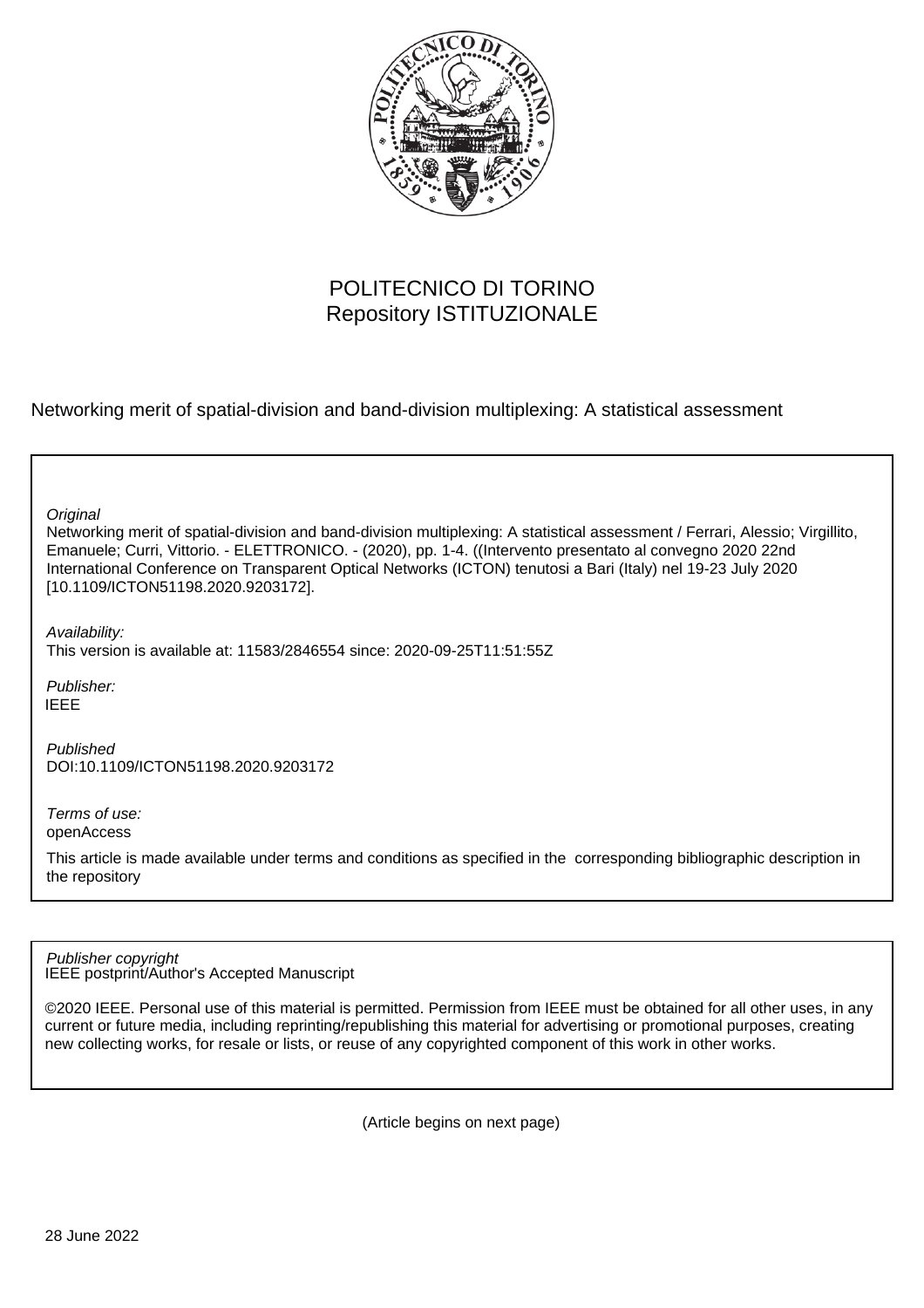## Networking merit of spatial-division and band-division multiplexing: a statistical assessment

Alessio Ferrari\*, Emanuele Virgillito, Vittorio Curri

*Politecnico di Torino, Torino, Italy, E-mail: \*alessio.ferrari@polito.it*

ABSTRACT We compare the networking merit of multiple bands – U-to-O band – by exploiting the installed cables (BDM) vs multiple parallel fibers (SDM). Despite the better transmission performance, SDM only enables 15% more traffic than BDM on the German network and the European network for cardinality up to 5. Keywords: Transparent optical networks, multi-band transmission, SDM, physical layer aware networking.

#### 1. INTRODUCTION

Spatial-division multiplexing (SDM) has been proposed to increase the traffic allocation keeping low blocking probability in transparent optical networks [1], [2], supposing the availability of dark fibers, or to install new fibers. In case of absence of available dark fibers, an alternative to SDM that does not need new cables is to exploit multiple bands on the deployed fibers, just updating the equipment in amplifiers' sites: the banddivision multiplexing (BDM) [3], [4]. BDM aims at enlarging the exploited optical bandwidth up to the range between 1360 nm and 1675 nm by operating the low-loss U, L, C, S, E and O bands, for a total low-loss transmission bandwidth of ∼50 THz. In [3], [4], the point-to-point performance of a BDM line system has been investigated but no networking analyses have been derived. Also, results presented in [4] shows the importance of including stimulated Raman scattering (SRS) effects while evaluating the quality of transmission (QoT) if large bandwidths are used. The generalized Gaussian noise (GGN) model [5]–[7] has been proposed to include SRS in the NLI evaluation and it is used in the present paper to properly abstract the physical layer. The family of SDM technologies includes several solutions: multimode fibers (MMF), multicore fibers (MCF) and multiple parallel fiber (MPF) systems. Those technologies have been extensively studied and compared from the physical layer perspective [2], [8]–[12] and from the switching and networking point of view [13]–[17]. In this work, we compare the two multiplexing solutions relying on state-of-the-art transceiver technologies, so, we do not consider MMF and MCF implementations of SDM. Therefore, we consider BDM vs MPF as SDM solution. As fiber type, we consider the standard single-mode fiber (SSMF). SDM line systems clearly show a capacity per wavelength advantage with respect to BDM ones [4], that is paid by the need of new fibers. In this work, we estimate the enabled overall network capacity at given blocking probability for BDM and SDM solutions using the statistical network assessment process (SNAP) [4], [18] applied to the German network (Fig. 1a) and to the European network (Fig. 1b). We analyze only full BDM and full SDM upgrades to assess the fundamental limits and giving the bases for the case-by-case evaluation of optimal mixed BDM/SDM solutions.

We compare the progressive upgrade of a transparent optical network exploiting BDM or SDM solutions. The analysis targets to comparing the potentialities of the two solutions from the networking perspective being aware of the physical layer impairments. To this purpose, the SNAP uses an abstraction of the physical layer based on the unique quality-of-transmission (QoT) parameter that is the generalized SNR (GSNR) on lightpaths (LPs), that includes both the accumulation of the ASE noise and of the NLI disturbance in presence of SRS. So, the QoT estimator providing the network abstraction to SNAP for the NLI accumulation, computes the SRS profile and calculate the NLI generation using the GGN model [5]–[7]. For the BDM, we explore the progressive enlargement of the occupied bandwidth from the C-band only, up to the U, L, C, S, E and O bands. In case SDM is used, we progressively enlarge the number of parallel fibers used. By using SNAP, we progressively deploy LPs on the network at the maximum data rate enabled by the GSNR, according to a random traffic demand generation. We compare SDM to BDM for different multiplexing cardinalities  $(N_M)$ , i.e., the multiplicative factor giving the total number of wavelengths (BDM) or the number of parallel fibers (SDM). We evaluate blocking probability vs total allocated traffic normalized with respect to the multiplexing cardinality, thus we estimate the advantage of SDM. As expected, the SDM solution gives more total capacity, but the advantage with respect to BDM solutions is roughly limited to 15% up to multiplexing cardinality of 5 that requires L+C+S bands for BDM. While, it goes up to 30% in case of cardinality of 7 and 12 needing the operation on the bad performing U, E and O bands.

| $N_{\rm M}$ |               |    |     |     |     | 1 າ |
|-------------|---------------|----|-----|-----|-----|-----|
| <b>BDM</b>  |               | 80 | 240 | 400 | 560 | 960 |
|             | $N_{\rm SDM}$ |    |     |     |     |     |
| <b>SDM</b>  |               | 80 | 80  | 80  | 80  | 80  |
|             | $N_{\rm SDM}$ |    |     |     |     | 12  |

| $N_\lambda$ | U   |     | C  |     | E   |     |
|-------------|-----|-----|----|-----|-----|-----|
| 80          |     |     | 80 |     |     |     |
| 240         |     | 137 | 80 | 23  |     | -   |
| 400         |     | 137 | 80 | 183 |     | -   |
| 560         | 108 | 137 | 80 | 183 | 52  |     |
| 960         | 108 | 137 | 80 | 183 | 296 | 156 |

(a) Multiplexing cardinality for BDM and SDM.

(b) BDM bandwidth occupation.

TABLE I: Parameters of each simulated scenario.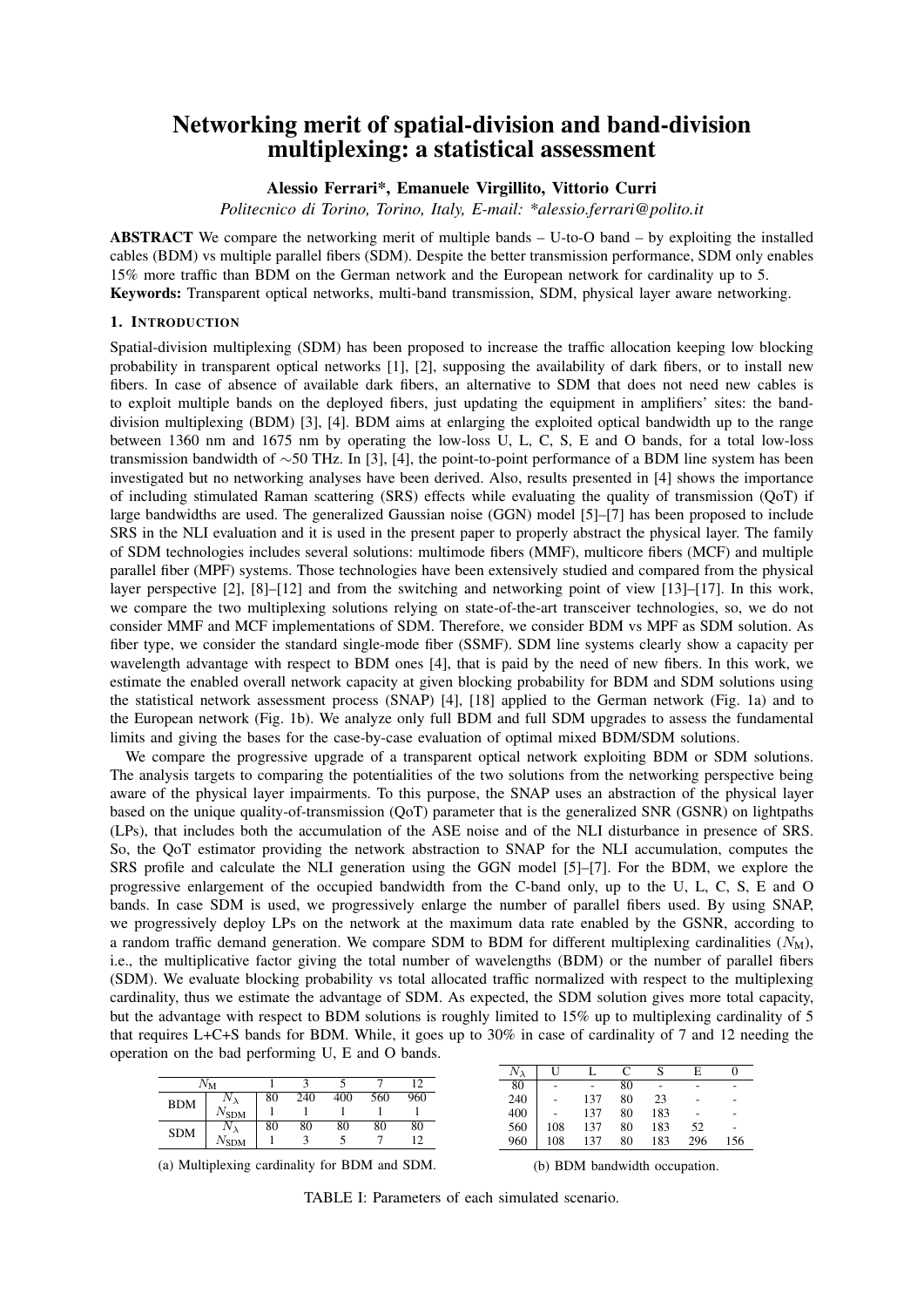



**OSLO** 

COPEN

**TOCKHOLM** 

**AGEN** 

**Inkfurt** 

**Ulm**

**Mannheim**

*Figure* 1: The networks under analysis.

### 2. ANALYSIS

**Karlsruhe**

**Stuttgart**

We investigate on the SDM solution by varying the SDM cardinality  $(N_{SDM})$ , i.e., the count of parallel fibers. For BDM, we consider the U, L, C, S, E and O bands, so, the maximum multi-band (MB) bandwidth is of 48 THz. We suppose flex-rate transceiver operating root-raised cosine shaped PM-MQAM signals in the 50 GHz WDM grid. The symbol rate is set to 32 GBaud and the FEC and protocol overhead to 18%. The count of the available WDM slots per band, and the amplifier's noise figure is 6 dB, 6 dB, 5.5 dB, 7 dB, 6 dB and 7 dB for the U, L, C, S, E and O bands respectively. We suppose transceiver being fully flexible in rate, so enabling the deployment of the maximum rate according to the LP GSNR. Fiber propagation parameters are obtained from G.652 fiber standard. The QoT parameter for every line system giving abstraction of the physical layer needed by the SNAP analyses – the GSNR per wavelength – is computed considering the amplified spontaneous emission (ASE) of the optical amplifiers, and the non-linear interference (NLI) due to fiber propagation. The NLI has been evaluated considering the presence of SRS by using the GGN [5]–[7]. The transmitted power has been evaluated according to a per-band locally-optimized-globally-optimized (LOGO) strategy [19] assuming the worst-case of full spectral load and GSNR degradation. We perform our analysis on the German network (Fig. 1a) and on the European network (Fig. 1b) by using SNAP with progressive traffic loading [18]. Traffic connectivity requests are randomly generated assuming any-to-any connections with uniform distribution. The GSNR over routes is calculated by using the open source GNPy [20], [21]. The routes are computed according to a k-th shortest path algorithm. We compute k=15 paths per source-destination pair. Wavelengths and cores are assigned on a best GSNR basis, i.e., the available wavelength providing the highest GSNR among the fibers has been used. For SDM technology we assume core continuity [16] within the ROADM to have a fair comparison in terms of switching matrix complexity at the ROADM node vs  $N<sub>M</sub>$  for the two technologies. Tab. Ia shows the number of wavelengths  $(N_{\lambda})$  and the SDM cardinality  $(N_{SDM})$ , i.e., the number fibers, used for each technology varying  $N_M$ : for BDM the number of fibers used is always 1 and  $N_\lambda$  is equal to  $N_M$  times 80 channels, while, for SDM,  $N_{\lambda}$  is fixed to 80 channels and  $N_{SDM}$  is equal to the multiplexing cardinality. Hence, for SDM,  $N_{\lambda}$  is set to 80 wavelengths on the C-band, and  $N_{SDM}$  changes between 1 and 12. For the BDM solutions,  $N_{SDM}=1$  and  $N_{\lambda}$  progressively increases from 80, up to 960 according to the bandwidth occupation reported in Tab. Ib. The case  $N_{\text{SDM}}=1$ ,  $N_{\lambda}=80$  is the reference scenario both for BDM and SDM. For each case, we generate 7,500 realizations of progressive traffic load and we allocate them according to the routing, space and wavelength assignment algorithm. To do this, we use SNAP with progressive traffic loading [17]. Then, we evaluate the overall allocated traffic in the network, and we normalize it with respect to  $N_{\lambda}$  and  $N_{SDM}$ , to have a fair ranking among the different scenarios. As a networking performance metric of each scenario we present the blocking probability (BP) vs. the normalized total allocated traffic. We also evaluate the multiplexing gain of each upgrade as the ratio between the total allocated traffic using that technology and total allocated traffic for the reference scenario at the same BP.

#### 3. RESULTS

Figs. 2 show the BP vs total allocated traffic normalized with respect to the multiplexing cardinality of the reference single-fiber single-band scenario (black dotted line), BDM (solid lines) and SDM (dashed lines) for the German network (Figs . 2a) and for the European network (Figs. 2b). For each technology, the analyzed multiplexing cardinalities are: 3 (blue curves), 5 (red curves), 7 (green curves) and 12 (yellow curve). The SDM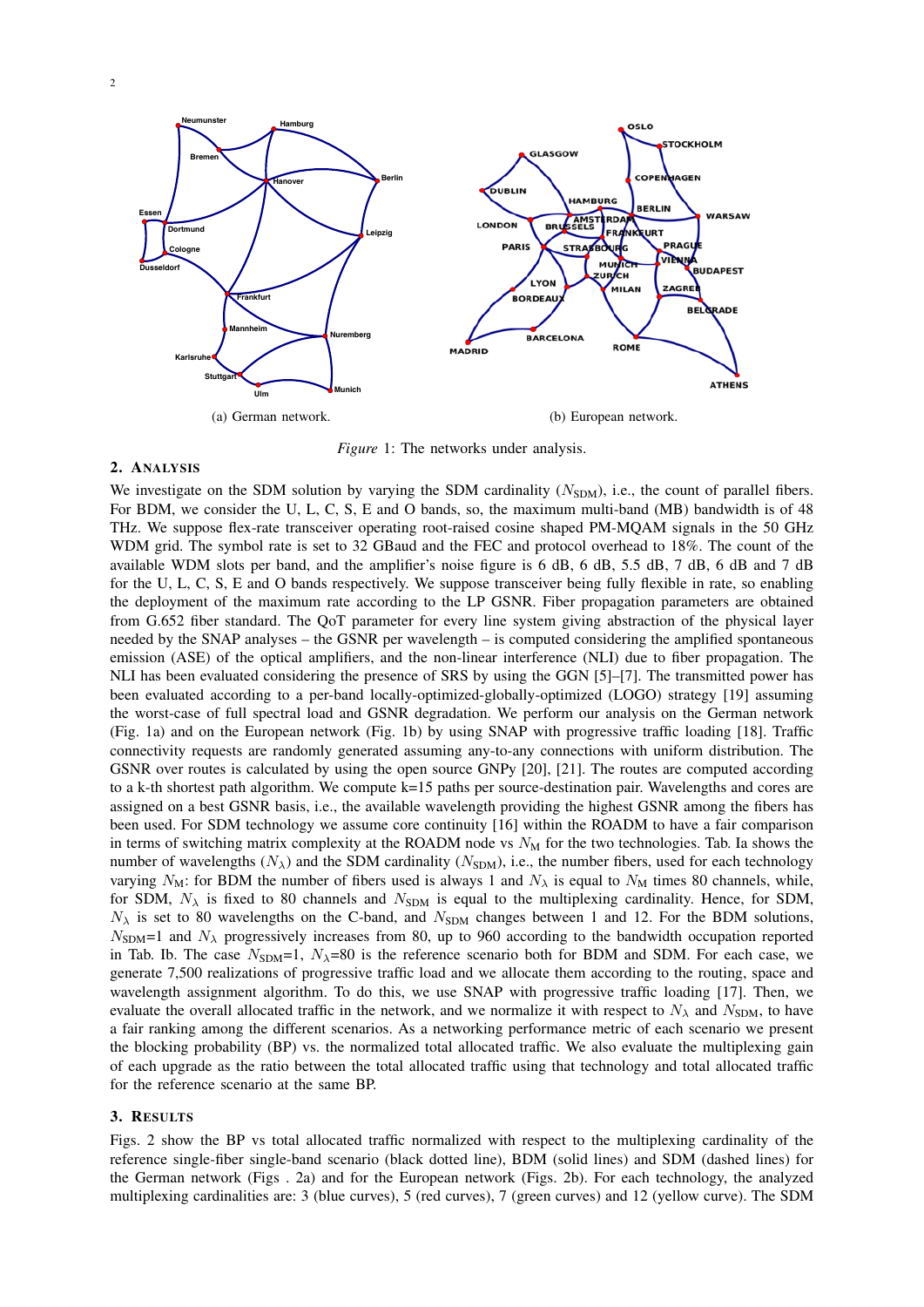

*Figure* 2: BP vs. normalized allocated traffic per multiplexing cardinality  $(N_M)$  varying  $N_M$  (3 blue, 5 orange, 7 green and 12 yellow) and multiplexing solutions: BDM (solid line) and SDM (dashed) for German network (a) and European network (b. Also reference scenario  $(N_M = 1)$  is reported (black-dotted curve).



*Figure* 3: Multiplexing gain for SDM and BDM for different multiplexing cardinalities (3 blue, 5 orange, 7 green and 12 yellow) at BPs values for the German network (a) and European network (b) at  $BP=10^{-3}$ .

solutions shows a general increase of the normalized allocated traffic with respect to the reference scenario by enlarging  $N<sub>M</sub>$ . This happens because, a larger SDM cardinality enables more network flexibility when the line systems are far from the saturation, i.e., at low BPs, since the number of allocated LPs increases with the SDM cardinality. Instead, as the network gets loaded, i.e., at larger BPs, the network flexibility reduces and the SDM curves get closer one to each other and to the reference curve. For both the networks, in BDM, the increase of  $N_M$  improves the network flexibility as well as  $N_{SDM}$  does, but the LPs' GSNR degrades because the NLI generation gets larger and larger, therefore, also LPs' capacity is reduced. The net effect is, in general, a decrease of the network BP vs normalized traffic with increasing multiplexing cardinality. The only exception is when using  $N<sub>\lambda</sub> = 3$  (240 wavelengths) at low BPs, since, in this case, the higher network flexibility overcomes the QoT decrease. It should also be noted that BDM, using 560 and 960 wavelengths at low BP, delivers almost the same performance. This happens because wavelengths with larger GSNR are used first and low performing wavelengths are scarcely occupied, while, increasing the network load, also bands with poor QoT start being employed. The German network is able to allocate more traffic than the European because the second one has longer path with lower QoT. Furthermore the European network is not as well connected as the German network, especially in between Portugal and UK, between Spain and Italy and between UK and the scandinavian countries.

Fig. 3 shows the multiplexing gain for each case, i.e. the ratio between the total traffic of that case and the traffic at the reference case at target BPs of  $10^{-3}$  for thte German network (Fig. 3a) and the European network (Fig. 3b). For both the networks, the multiplexing gain of BDM decreases as the multiplexing cardinality grows of a quantity smaller than the multiplexing cardinality. This because the growth of the bandwidth decreases the QoT of the LPs. Focusing on SDM, the gain is larger than the multiplexing cardinality, because of the larger network flexibility of SDM. In the European network, the gap between SDM and BDM is a little larger then in the German network, because the GSNR penalty due to the bandwidth enlargement is higher and because the European network gains more from SDM flexibility. In both the networks, for  $N_M \leq 5$  the multiplexing gain is almost equal for SDM and BDM, while the gap between SDM and BDM start being relevant for larger values of  $N_M$ .

#### 4. CONCLUSION

We compared the networking merit of SDM solutions, implemented as MPF on the C-band, to BDM, with the purpose to enable a proper cost-to-benefit evaluation of the SDM upgrades, in case of absence of dark fibers.